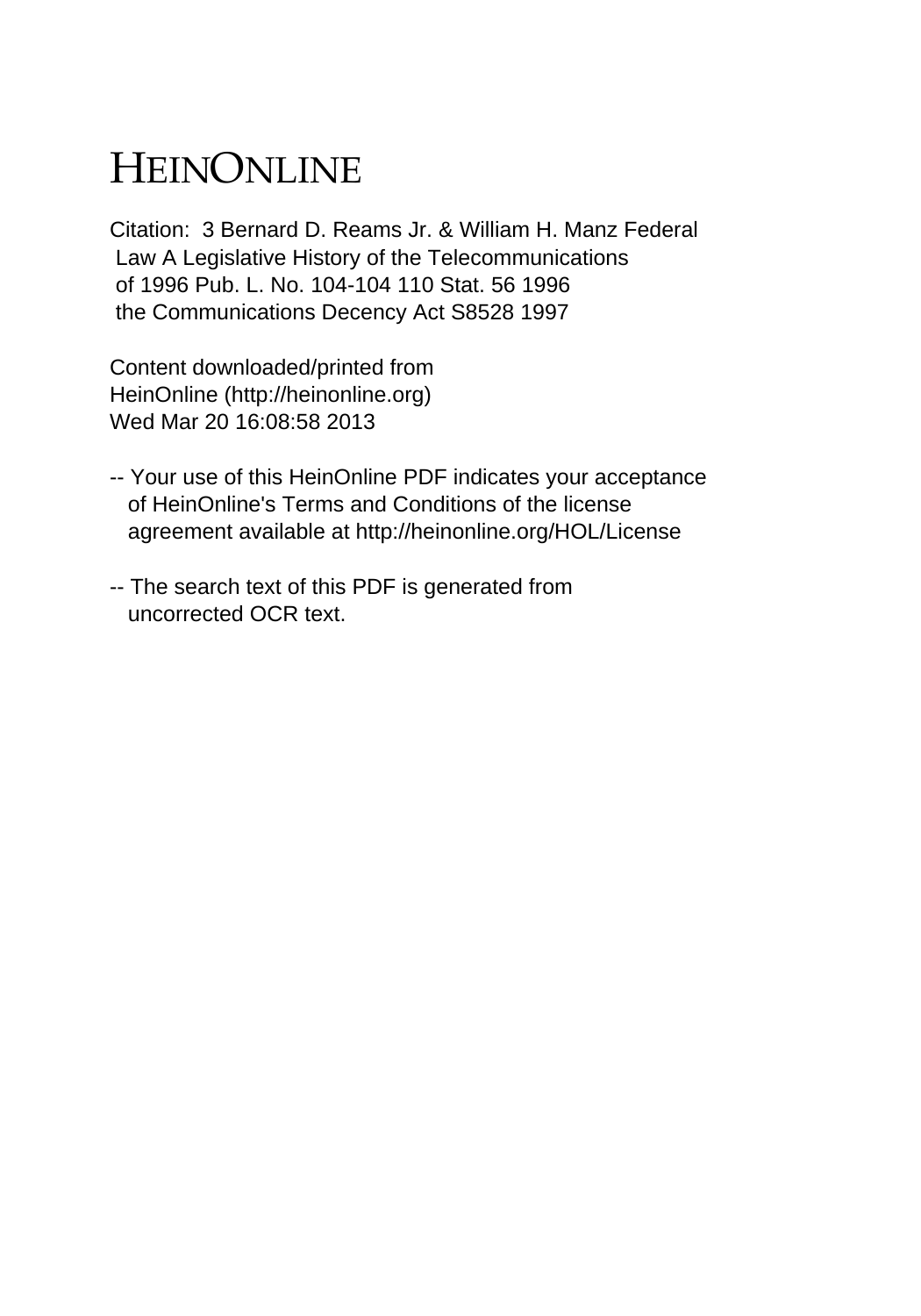should vote. Other opponents have<br>threatened to filibuster to prevent a<br>final vote.<br>It is time for the Senate to act. By

now it is obvious that Dr. Foster is a<br>highly principled physician and educa-<br>tor who has devoted his life and his ca-<br>reer to the service of others. His record product the service of others. His record<br>is outstanding. He has been widely<br>praised for his contributions to the putuality of health care for his patients, for his service to his community, and for his research and teaching and medi-<br>cine. We do a disservice to Dr. Foster, the Senate and the Nation as a whole<br>by prolonging this proce

there is no justification for further<br>there is no justification for further<br>delay. Only on issue is holding up this<br>nomination. Many other issues have<br>been raised as a smokescreen, but they<br>laying this nomination is the is delivered thousands of healthy babies, often in the most difficult circulations cumstances of poverty and neglect. As conserved, "Dr. Foster has saved more babies than Operation Rescue."<br>In any event, about the same of the

In any event, abortion is a legal med- ical procedure **and** a constitutionally protected right. It is not a disqualification for the office of Surgeon General of the United States. And there is no justification for some of our Repub-<br>lican colleagues to try to make it one.<br>The make it one.<br>Dr. Foster is an obstetrician and a

Encologist, and it is no supprise to<br>a gynecologist, and it is no supprise to<br>a gynecologist, and it is no supprise to<br>abortions. Those who have heard Dr.<br>Foster describe his vision for health<br>know about the lives he has s growname was a contract of the state and a series than the state as a face a Fighty of Dr. Foster's "I Have a Future Program" in Nashville that he honored it with the designation as one of his thousand points of light. Wit

an unprecedented opportunity to deal<br>an unprecedented opportunity to deal<br>more effectively with some of the more<br>difficult challenges facing us in health<br>care today and to do it under the lead-<br>ensembly of an outstanding p

need the help most.<br>As Dr. Foster has stated, his first priority will be to deal with the Nation's overwhelming problem of teenage preg-<br>nancy, and he is just what the doctor<br>ordered to lead this important battle. Teenage pregnancy is a crisis of dev-<br>astating proportions. The United<br>States has the highest rate of teenage<br>pregnancy in the industrial world.<br>More than a million U.S. teenagers be-<br>come pregnant every year, and every<br>ca

on this issue to educate teenagers about the risks of pregnancy. Every day, every week, every month, every day, every week, every month, every day, every week, every month, every day, where our of control. With Dr. Foster

guadance they need to make responsible, sensible decisions about their health and their future and to put their health and their future and to put themselves on the road to self-suffi-suffi-suffi-suffi-suffi-suffi-suffi-su ciency and productivity and away from dependency, violence and poverty. He has taught them to say no to early sex and yes to their futures and to their education and to their dreams. Dr. Foster has devoted his life to giv-

ing people a chance, giving women the<br>chance for healthy babies, giving babies<br>algers a chance for successful futures.<br>agers a chance for successful futures.<br>Now Dr. Foster deserves a chance of

agers a chance for successful futures.<br>Now Dr. Foster deserves a chance of<br>his own, a chance to be voted on by the<br>entire Senate. I urge the majority lead-<br>er to do the right thing and bring this<br>nomination up before the S

legislation before us that is going to be necessary to pass by October. **I** daresay of approving Dr. Foster is a day when this Nation is lacking in the leadership of this extraordinary human being who can do something about today's problems, not problems and challenges that the States are going to face in the fall, but today's problems, tomorrow's problems, on the problems of teenage preg-<br>nancy and the problems of child and<br>maternal care, and all the range of<br>public health problems that are across<br>this country.

phase that individual ought to be ap-<br>That individual ought to be ap-<br>proved. We ought to have a debate. If<br> $\frac{1}{2}$  and the looking for the majority leader was looking for<br>something to do on a Friday, we ought<br>to be debating that today and voting<br>on it today, instead of debating the<br>issue that is going to deny working<br>families income to put bread on the<br>ta

We can ask what our priorities are.<br>The majority has selected to debate<br>Davis-Bacon, not to debate the qualifications of Dr. Foster. As much as I<br>am sympathetic to where we might be<br>in the fall, I am concerned about the public health conditions of the American public today. There is no excuse—<br>no excuse whatsoever—mot to bring<br>him up, other than the power of those<br>who have expressed their views about the issues on abortion. That is what is behind this delay, and it is wrong.

Dr. Foster has appeared before the<br>pmmittee, answered the questions. committee, answered the questions, has been reported out. **and** he is entitled to a vote. Even two members of our committee who voted in opposition indicated that they believe the Senate ought to vote on this.

We have to ask ourselves, how much longer do we have to wait? This is a timely, important, sensitive position, and this country is being denied the leadership of Dr. Foster, and we have no adequate explanation about why that is the case. The nominees are entitled to be debated **and** to be reported **out** and, once reported out, they are entitled to be voted on in the U.S. Senate.

So, Mr. President, **I** hope that we will have an opportunity the next time the majority is looking around for something because we are not ready to deal with the welfare reform issues, and we are not prepared to deal with some other issue, that we can move ahead on the Dr. Foster nomination. We are ready to debate it. The committee is ready to debate it. We are entitled, he is entitled, and the country is entitled to have a vote on that nomination, and I hope that it will be very soon,

## TELECOMMUNICATIONS COMPETI-TION AND DEREGULATION **ACT** SECTION 252(a)(2)(A)

Mr. PACKWOOD. Section 252(a)(2)(A) requires a separate subsidiary for information services except those that were being offered before July 24, **1991.** Since that date literally hundreds of information services have been initiated and offered, because July 24, **1991,** is the day before the information services line of business restriction was lifted by the MFJ court. This means that all of those services have to be shifted to a separate subsidiary on the date of enactment of this act.

Are there not two problems in your view: First, the bill does not grandfather all existing information serv-ices. Second, it will be impractical for Bell operating companies to transfer existing information services to a separate subsidiary prior to the date of en-actment of this act. Mr. PRESSLER. Yes; I agree. It is

my intention to address these problems in conference.

## ROTARY PEACE PROGRAM ON POPULATION AND DEVELOPMENT

Mr. NUNN. Mr. President. I have recently been contacted by Mr. David Stovall, a constituent from Cornelia, GA. In addition to his professional work at Habersham Bank and his community service with the chamber of commerce and the Georgia Mountains Private Industry and Local Coordinating Committee, Mr. Stovall serves in the Habersham County Rotary Club and **as** governor of Rotary District **6910.**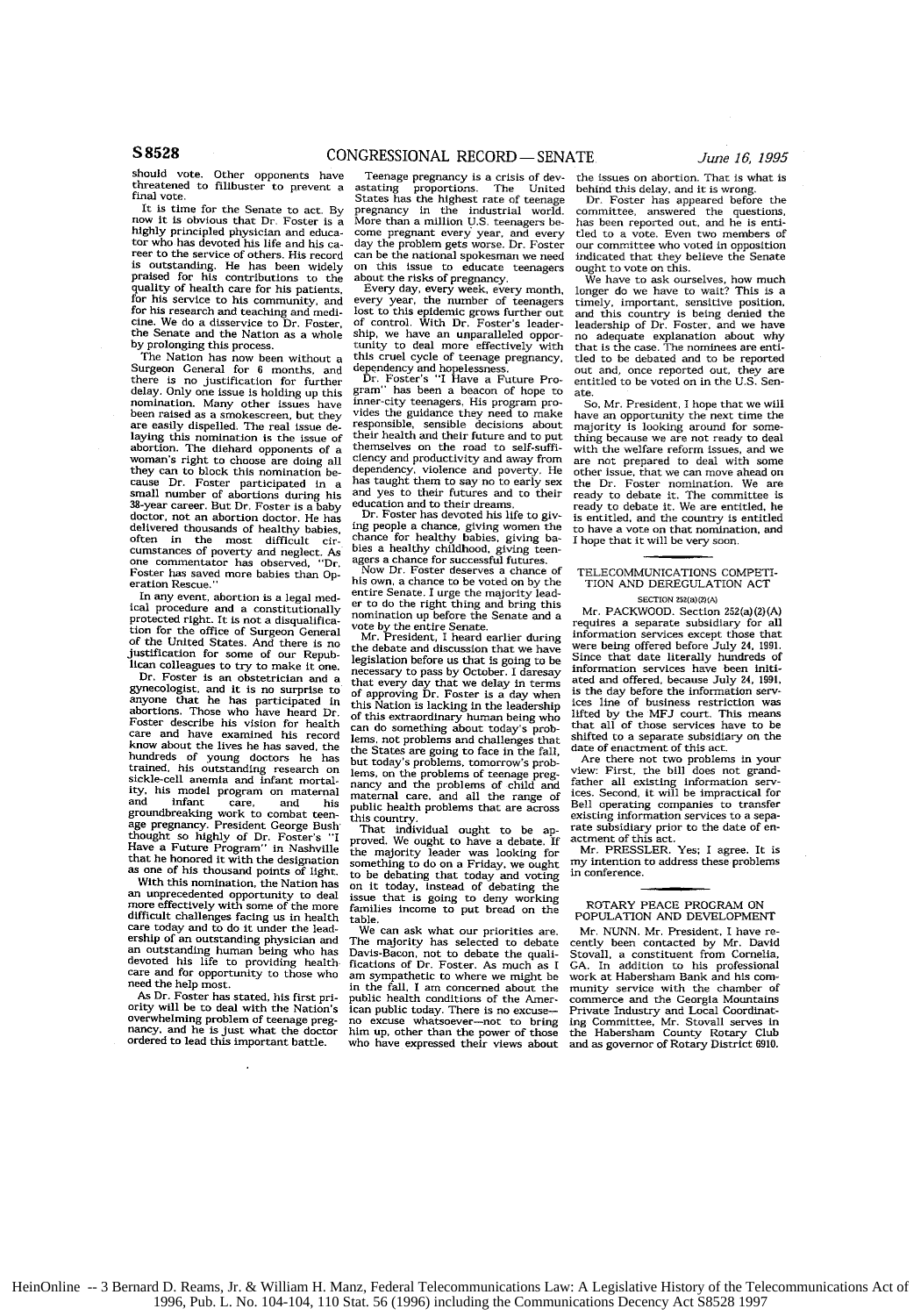HeinOnline -- 3 Bernard D. Reams, Jr. & William H. Manz, Federal Telecommunications Law: A Legislative History of the Telecommunications Act of 1996, Pub. L. No. 104-104, 110 Stat. 56 (1996) including the Communications Decency Act [cxxxiii] 1997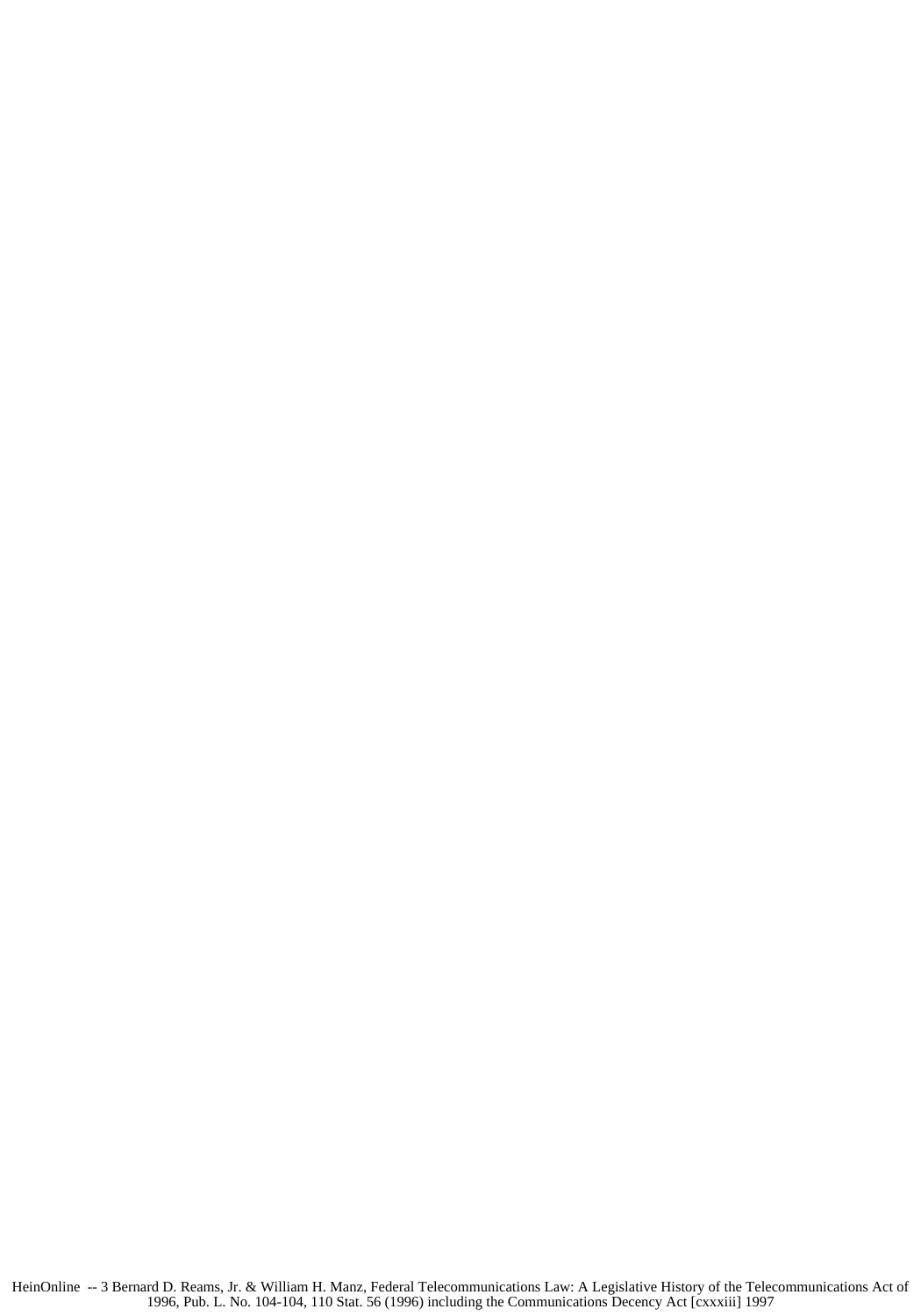Document No. **57**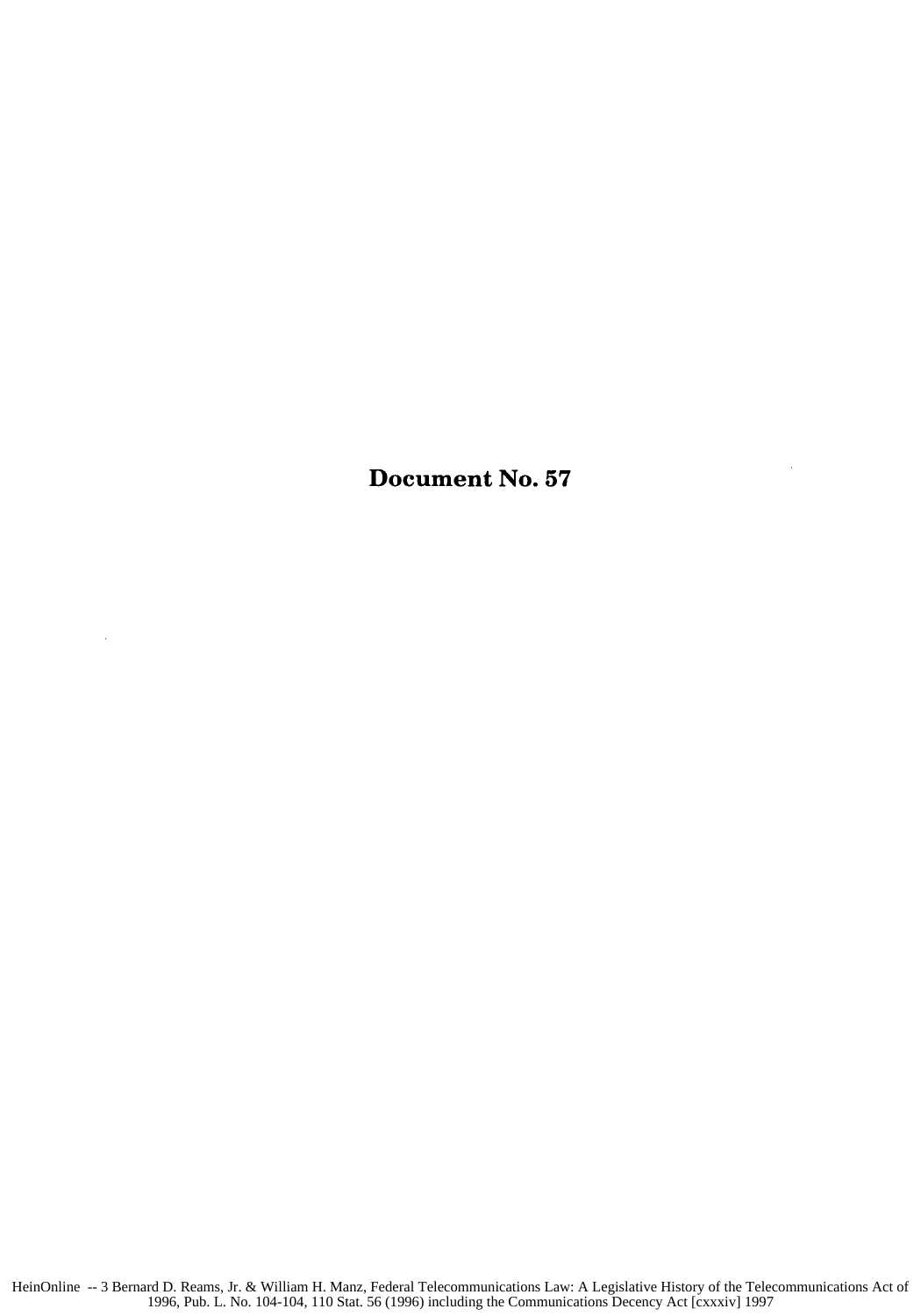HeinOnline -- 3 Bernard D. Reams, Jr. & William H. Manz, Federal Telecommunications Law: A Legislative History of the Telecommunications Act of 1996, Pub. L. No. 104-104, 110 Stat. 56 (1996) including the Communications Decency Act [cxxxv] 1997